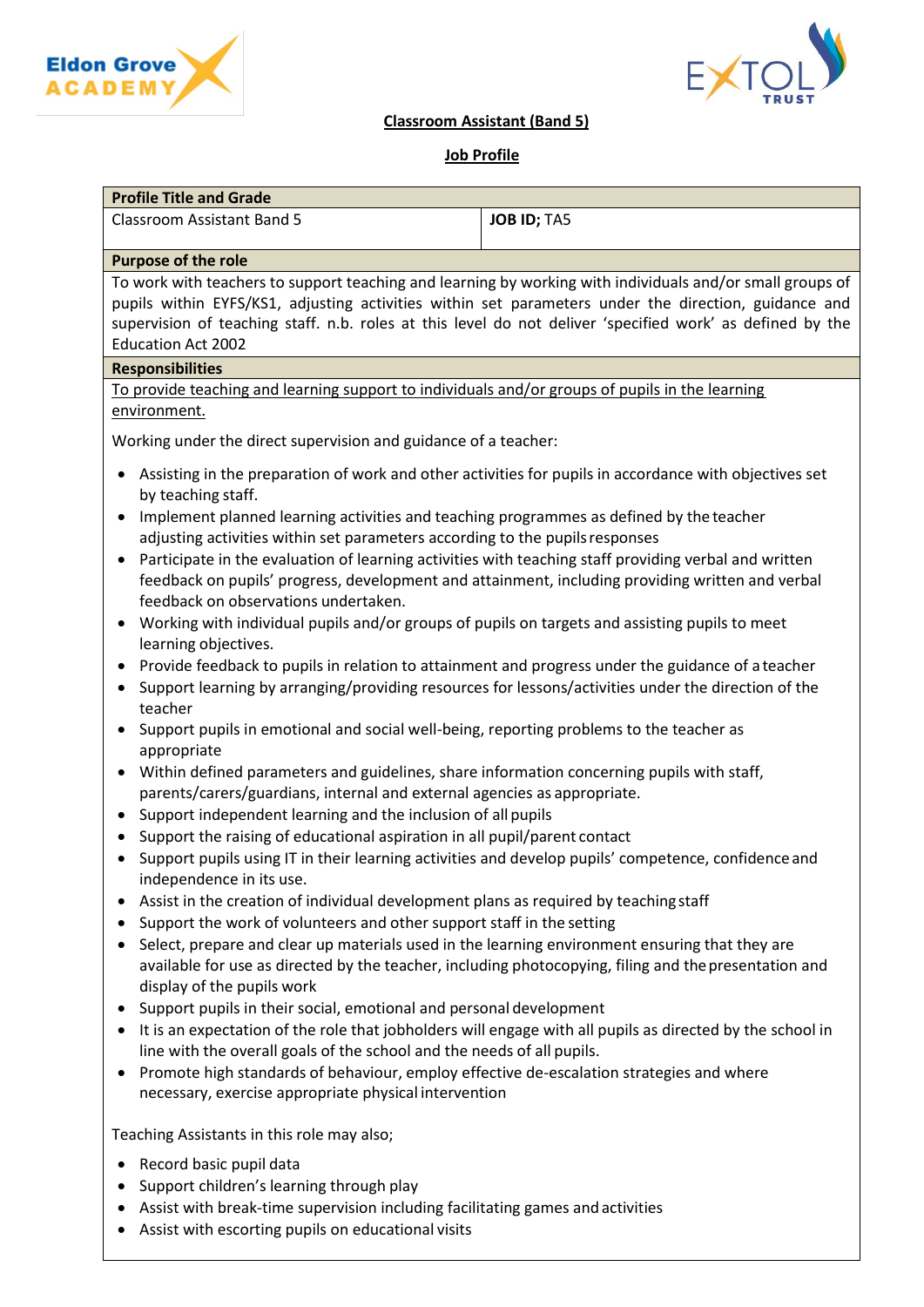



- Invigilate exams and tests
- Assist pupils with eating, dressing and hygiene as required while encouraging independence
- Work with individual pupils with special educational needs
- Work with pupils for whom English is not their first language
- Monitor and manage stock and supplies for the classroom

### **Indicative Knowledge, Skills, Experience**

- Working at or towards national occupational standards (NOS) in supporting Teaching and Learning (core and relevant optional units as required reflected in the NVQ2 and Level 2 Certificate in Supporting Teaching and Learning on the Qualification and Credit Framework (QCF) framework or equivalent experience.
- Awareness of policy, procedures and legislation relating to child protection, health and safety and GDPR / data protection.

#### **Professional Standards for Teaching and Learning Support Staff**

All Support Staff engaged in teaching and learning should adhere to, and uphold, the following standards;

Personal and professional conduct

- Uphold the ethos, policies and practices of the school
- Through positive attitude, values and behaviours, develop and sustain effective relationships within the school family
- Have due regard for the need to safeguard pupil well-being by following relevant statutory guidance in addition to school policy and practice
- Recognise differences and respect cultural diversity
- Ongoing commitment to practice development through self-evaluation and awareness

## Knowledge and understanding

- Be willing to acquire the appropriate skills/qualifications/experience required for the role
- Demonstrate expertise and skill in understanding the needs of all pupils, and know how to adapt and deliver support to meet individual needs setting high expectations in doing so.
- Increase personal effectiveness in the setting through reflective practice and ongoing CPD ensuring that knowledge and understanding are current in doing so
- Support teachers and pupils in achieving positive outcomes through the maintenance of a level of subject and curriculum knowledge relevant to the role
- Understand the role and responsibilities within the learning setting and whole school context in the knowledge that those responsibilities extend beyond a direct supportrole

Teaching and learning

- Demonstrate an informed and efficient approach to teaching and learning by adopting relevant strategies to support the work of the teacher and increase levels of pupil achievement
- Promote, support and facilitate inclusion by encouraging participation of all pupils in all learning and extra-curricular activities
- In line with school policy and procedure, consistently apply effective behaviourmanagement strategies
- Contribute to effective assessment and planning by monitoring, recording and reporting pupil progress
- Communicate effectively and sensitively with pupils to adapt to their needs and support their learning
- Through organising and managing physical learning space and resources, support the maintenance of a stimulating and safe learning environment

## Working with others

• Through effective liaison, communication and partnership working, recognise, value and respect the role and contribution of other professionals, parents and carers